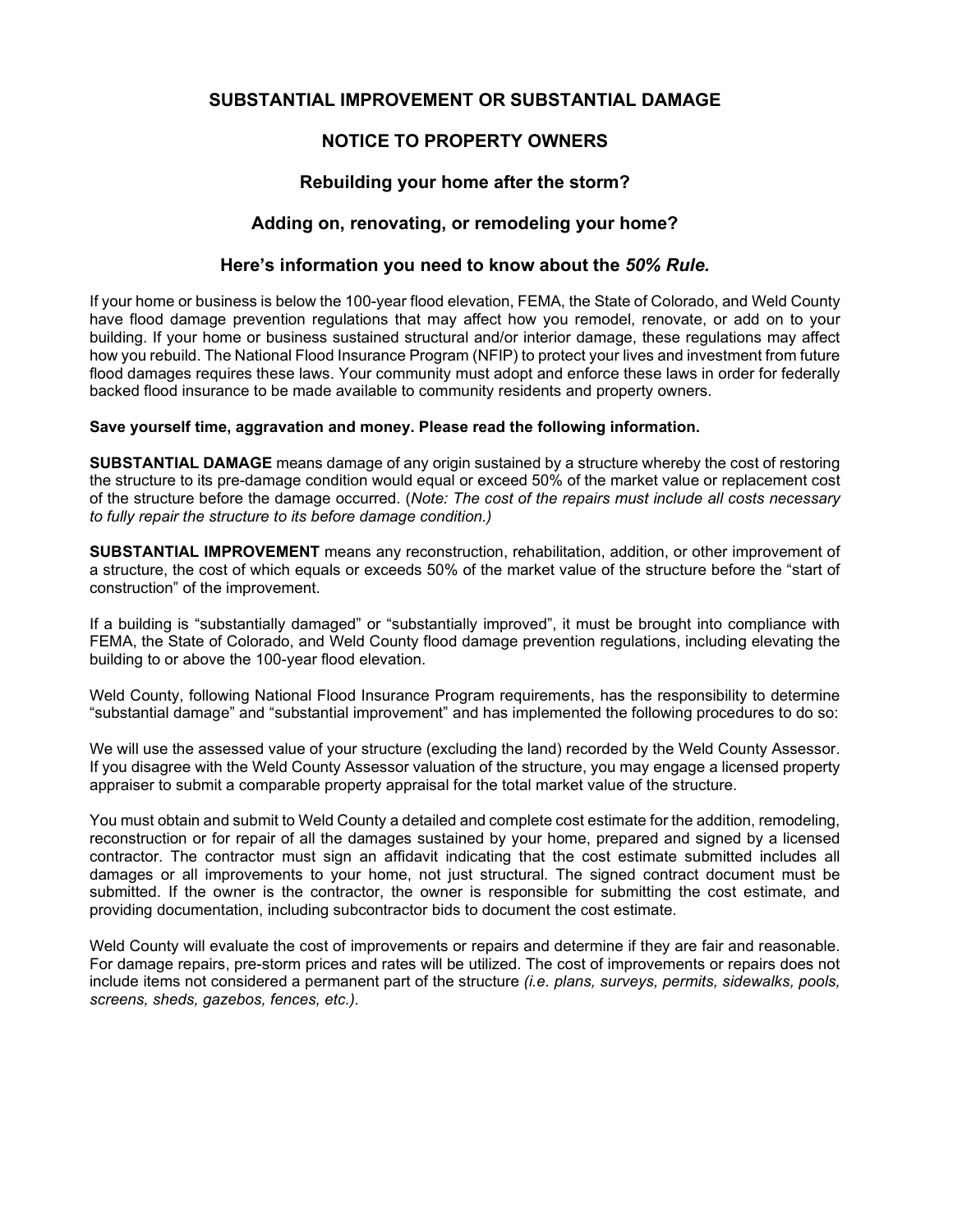# **SUBSTANTIAL IMPROVEMENT OR SUBSTANTIAL DAMAGE**

### **NOTICE TO PROPERTY OWNERS**

(continued)

If your home is determined to have "substantial damage" or is proposed to be "substantially improved", then an Elevation Certificate must be submitted to Weld County to determine the lowest floor elevation (LFE). Attached garages (with proper openings) and carports are not considered to be the "lowest floor".

If the lowest floor is below the 100-year flood elevation, the building must be elevated to or above that level. Likewise, all electrical and mechanical equipment (heating and cooling, etc.), bathrooms, and laundry rooms must be elevated to or above the 100-year flood level. Only parking, building access and limited, incidental storage is allowed below the base flood elevation.

Non-residential buildings may be "flood-proofed" instead of being elevated. If the lowest floor, electrical, plumbing, and mechanical equipment are already above the 100-year flood elevation, the building can be repaired and reconstructed without having to comply with the 50% Rule.

Building plans must be prepared to show how the building is to be elevated. If the building is to be floodproofed, these plans must be prepared and certified by a registered professional engineer or architect. Certificates for this purpose are available at the FEMA website: www.fema.gov

Following a presidential disaster declaration, the Small Business Administration may make loans available for both house and businesses for purposes of elevating the structure to or above the 100-year flood elevation. Proof of "substantial damage" from Weld County is required.

#### **Donated or Discounted Materials:**

The value placed on materials should be equal to the actual or estimated cost of all materials to be used. Where materials or servicing equipment are donated or discounted below normal market values, the value should be adjusted to an amount equivalent to that estimated through normal market transaction.

#### **Self or Volunteer Labor:**

The value placed on materials should be equal to the actual or estimated labor charge for repairs of all damages sustained by the structure. Where non-reimbursed (volunteer) labor is involved, the value of the labor should be estimated based on applicable minimum hourly wage scales for the type of construction work to be completed. The building official, based on his professional judgment and knowledge of local and regional wage scales can provide additional guidance to determine reasonable labor rates for professional trades (i.e. electricians, plumbers, block masons, framing, HVAC, etc.)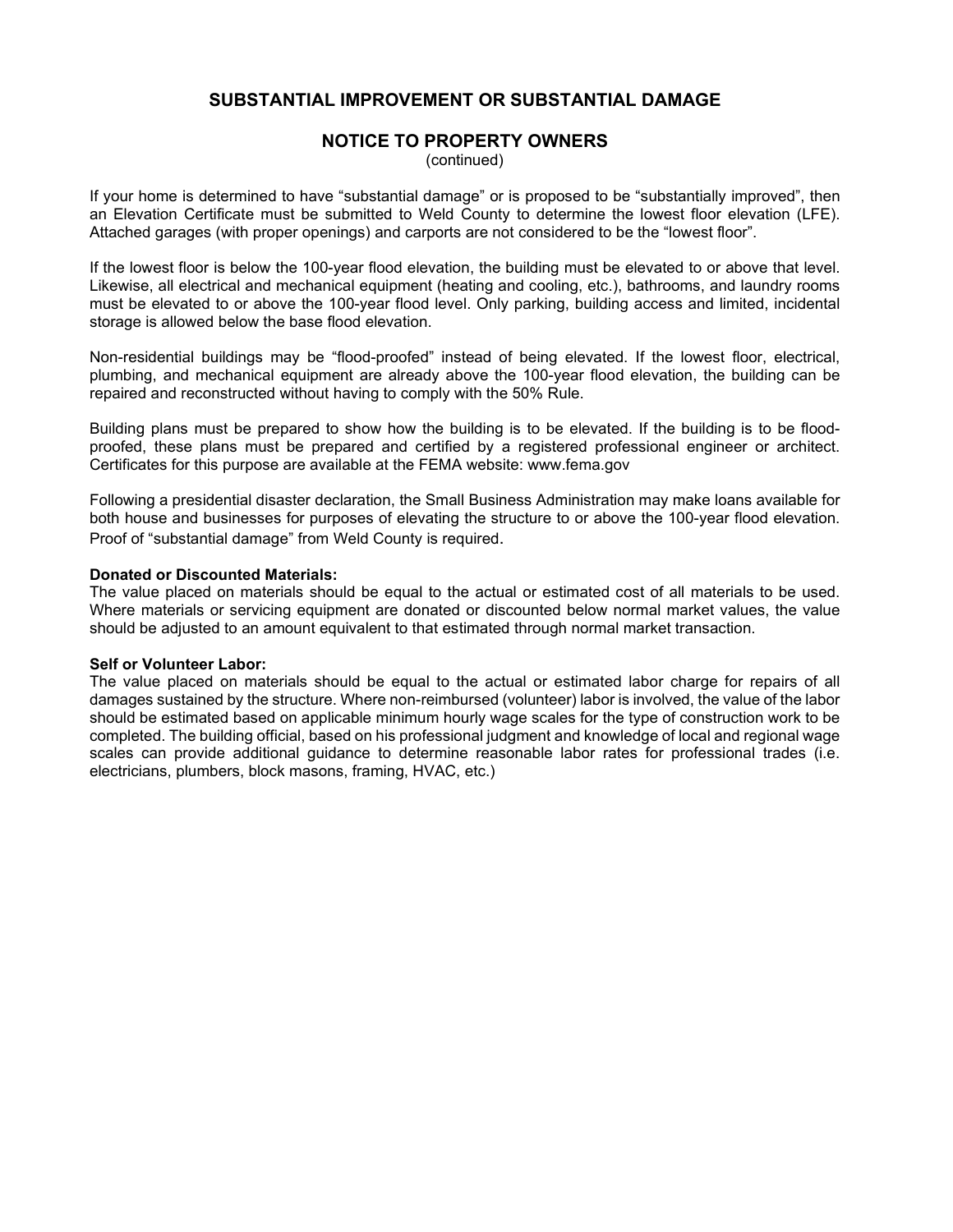# **SUBSTANTIAL DAMAGE OR SUBSTANTIAL IMPROVEMENT REVIEW**

This form is submitted in conjunction with a Floodplain Permit (FP) or Flood Hazard Development Permit (FHDP) for structure remodel and repair projects located in a 1% annual chance flood area (A, AE, AH, AO).

| <b>Parcel Number</b>          |  |
|-------------------------------|--|
| Property Owner(s)             |  |
| <b>Property Address</b>       |  |
| <b>Mailing Address</b>        |  |
| Property Owner Phone          |  |
| <b>Property Owner Email</b>   |  |
| <b>Contractor Name</b>        |  |
| <b>Contractor Phone/Email</b> |  |

## *Check one:*

*I* I am attaching a State Certified Appraiser's report of my property.

[ ] I **am not** attaching a State Certified Appraiser's report and accept the use of the valuation of my property maintained by the Weld County Assessor's Office.

### *Attach the following:*

- $\Box$  Itemized list with cost estimate for all additions, improvements, or repairs on the subject building
- $\Box$  Copy of construction contract(s) or bid(s) with drawings and specifications
- $\Box$  Photos of the structure. (before and after the storm, as applicable)
- $\Box$  Plot plan or survey showing the structure

\_\_\_\_\_\_\_\_\_\_\_\_\_\_\_\_\_\_\_\_\_\_\_\_\_\_\_\_\_\_\_\_\_\_\_\_\_\_

\_\_\_\_\_\_\_\_\_\_\_\_\_\_\_\_\_\_\_\_\_\_\_\_\_\_\_\_\_\_\_\_\_\_\_\_\_\_

## *SUBSTANTIAL DAMAGE OR SUBSTANTIAL IMPROVEMENT AFFIDAVIT*

I hereby attest to the fact that the repairs/reconstruction and/or remodeling list submitted for the Substantial Damage/Improvement Review by me or by my contractor are **ALL THE DAMAGES/IMPROVEMENTS SUSTAINED** by this structure and will be done to the existing building and that all additions, improvements, or repairs on the subject building are included in this estimated construction herewith. Neither I, nor any other contractor will make any repairs or reconstruction or additions or remodeling not included in the attached list.

I understand that I am subject to enforcement action and/or fines if inspection of the property reveals that I have made repairs or improvements not included on the attached list of repairs to my home or that I have included non-conforming or illegal structures/additions to the existing structure without having presented plans for such additions.

I understand that any permit issued pursuant to this affidavit does not authorize the reconstruction, repair or maintenance of any illegal additions, fences, sheds or non-conforming uses or structures on the subject property.

Sworn to and subscribed before me this

*Property Owner* 

\_\_\_\_\_\_\_ day of \_\_\_\_\_\_\_\_\_\_\_\_\_, 20 \_\_\_\_\_\_.

\_\_\_\_\_\_\_\_\_\_\_\_\_\_\_\_\_\_\_\_\_\_\_\_\_\_\_\_\_\_\_\_\_\_\_

*Property Owner* 

Notary Public My commission expires: \_\_\_\_\_\_\_\_\_\_\_\_\_\_\_\_